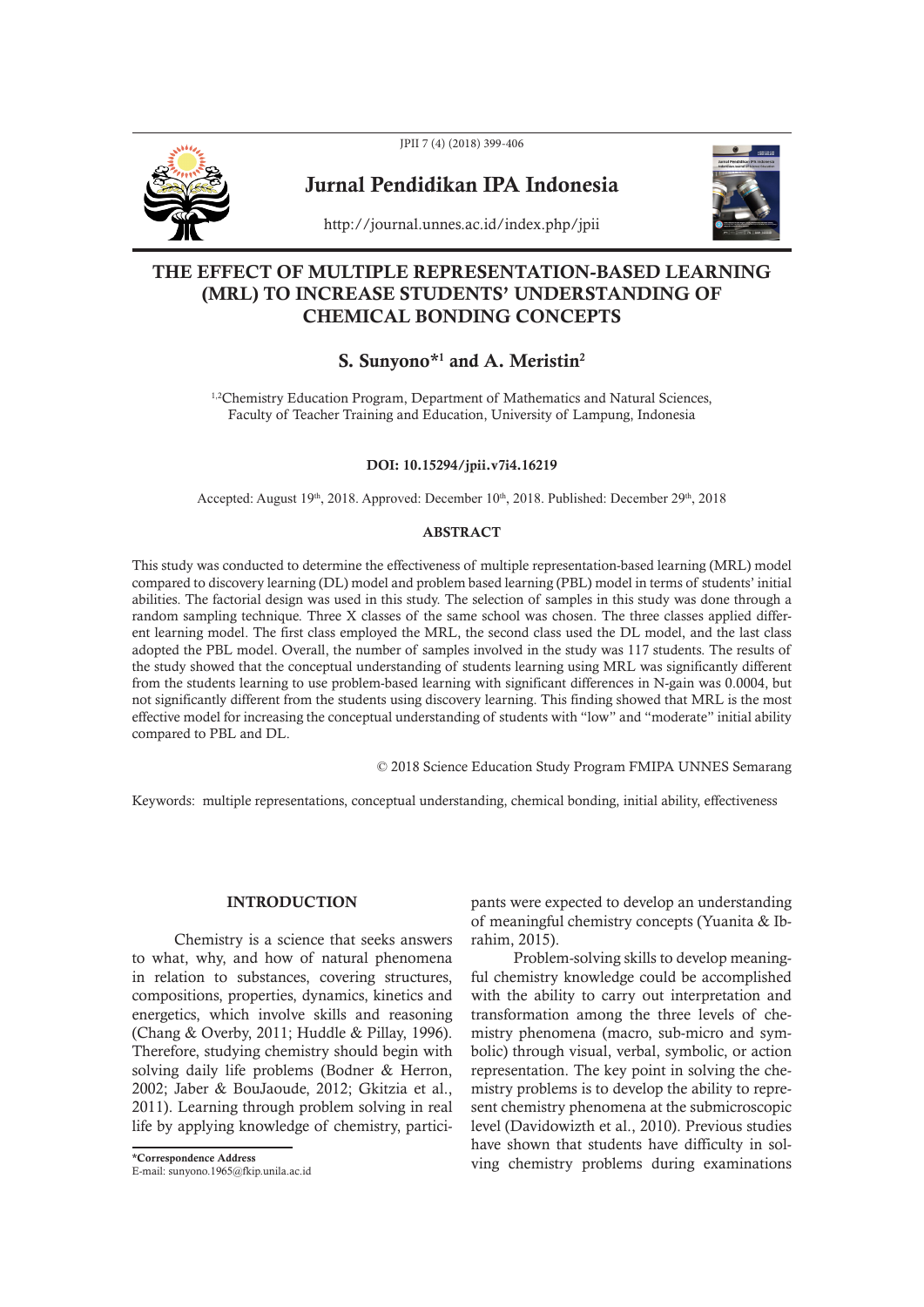due to their inability to visualize the structures and processes that occur at the submicroscopic level and the inability to correlate them with the phenomenon on other chemistry levels (Sunyono & Sudjarwo, 2018; Davidowizth et al., 2010).

In reality, current chemistry learning is limited to two levels of representation including the macroscopic and symbolic level (Jaber & BouJaoude, 2012; Yuanita & Ibrahim, 2015). Unfortunately, students integrate sub-microscopic and macroscopic or symbolic phenomena by themselves. Students try to understand the phenomena through the figures and diagrams in textbooks without teachers' facilitation. Therefore, chemistry learning must be directed to the improvement of students' multiple representations, either verbally or visually, in order to develop the students' representational capabilities so that the ability to associate chemistry phenomena can be increased.

The discovery learning (DL) and problembased learning (PBL) model have been widely used by teachers either in elementary or high schools. In DL, students are encouraged to learn concepts and principles through their own active involvement and to use thinking skills to solve problems independently (Prasad, 2011). Discovery learning is a teaching strategy that can help students discover and learn scientific concepts by themselves through their active participation in the learning process (Kim, 2013). However, in this discovery process, students accept guidance from the teacher so that students' focus is improved and the learning process as well as goals is achieved completely. Students also play an active role in the learning process by answering various questions and solving problems to find a concept. On the other hand, in learning, teachers only give a few examples to students, provide guidance to students in finding ideas in these examples, and finally draw conclusions to describe the ideas that have been taught to students. (Jacobsen et al., 2008). Learning with DL can guide students to develop the ability to carry out independent discoveries in the future (Carin, 1993; Vitoševic et al., 2014). The application of DL can contribute significantly to students' thinking abilities (Fuad et al., 2017).

Previous studies revealed that the DL model could help students learn in depth. The DL model is more meaningful because it employs individual associations as the core of understanding (Kim, 2013). Janssen et al. (2014) concluded that DL is more effective than conventional learning. In addition, the application of DL model in chemistry learning increases students' achievement and facilitates students to reduce the level of difficulties in understanding a concept (In'am & Hajar, 2017). In contrast to DL model, PBL model is a student-centered learning model in which students define their own key issues based on chemical bonding concepts for real-world problems through collaborative learning activities, also, direct students under the guidance of a teacher (Savoie & Andrew, 1994). Focusing on real-life problems and exploring relevant information allow students to develop their flexible knowledge and meaningful problem-solving skills (Abubakar & Arshad, 2015). PBL consists of the seven (7) following steps: problem identification, knowledge exploration, hypothesis creation, key issue identification, independent study, re-evaluation, the application of new knowledge towards problem-solving, evaluation, and reflection (Prasad, 2011).

Previous studies showed that learning using PBL can improve students' conceptual understanding. Rodríguez & Fernández-Batanero (2017) stated that PBL is one of the learning models that can motivate students to learn chemistry. The research of Kelly & Finlayson (2007) concluded that chemistry learning using PBL model could provide an excellent scope of learning for the development of skills, understanding of chemistry concepts, and laboratory experiment processes. Jones et al. (2013), in their research, found that many elements of the PBL model provide students with internal motivation. The opportunity to motivate students is important because learning using PBL model can influence students' perception of the concept being studied. The motivational opportunity available in PBL is a real asset to students' motivation. Abubakar & Arshad (2015) concluded that students who learn using PBL have been able to develop a deeper understanding and acquire effective problem-solving skills as well as more effective and focus on independent information processing.

Referring to Indonesian national education curriculum, the most suitable science learning is the student-centered approach such as the DL and PBL model. Both learning models focus on learning that prioritize problem-solving through a variety of innovative approaches initiated by teachers. The differences between DL and PBL are implied in the above description. Through the DL and PBL models, students can solve problems in a structured and systematic way so that an accurate and quick problem-solving solution is achieved. In addition, with a structured and systematic problem-solving strategy, students are trained to identify, analyze, and evaluate the problems care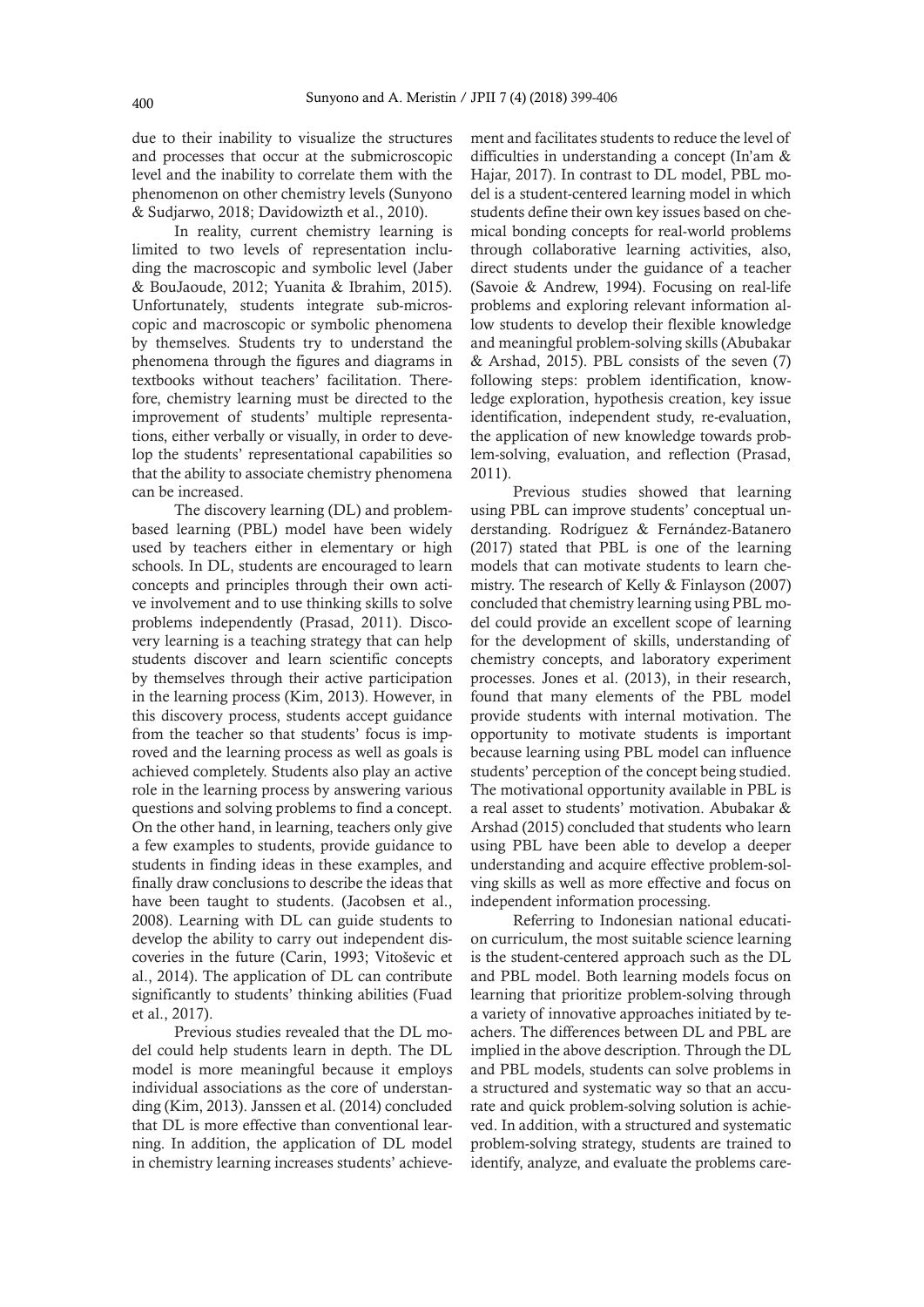fully so that they may develop their critical reasoning to work on problems (De Cock, 2012; Kim, 2013; Rodríguez & Fernández-Batanero, 2017).

Several studies on multiple representationbased learning showed that MRL has been able to improve students' higher-level thinking skills (Davidowizth et al., 2010; Jaber & BouJaoude, 2012; Yuanita & Ibrahim, 2015). Nevertheless, the effectiveness of MRL model needs to be investigated further in chemistry learning by comparing to the PBL and DL model that have been widely known by teachers. Therefore, this study aimed to evaluate the effectiveness of the MRL model compared to the DL and PBL models. Both the DL and PBL learning model have cooperative and collaborative characteristics, while the MRL model has cooperative, collaborative and imaginative characteristics (Yuanita & Ibrahim, 2015). Thus, the question this research poses was "how effective is the MRL model compared to the PBL and DL model in terms of students' initial ability?"

#### **METHODS**

In this study, a factorial design was used to compare the increase of students' conceptual understanding through the three different learning models including MRL, DL, and PBL model in terms of students' initial ability (high, moderate, and low).

The random sampling was carried out so that three X classes of the same school were obtained. The first class acted as an experimental class which applied the MRL model while the other two classes were control classes, the control class A used the DL model and the control class B employed the PBL model. The research design is illustrated in Table 1 below.

| Group                       | Subject        | Pre-<br>test | <b>Treatment</b> | Post-<br>test |
|-----------------------------|----------------|--------------|------------------|---------------|
| Experimental<br>(MRL Model) | R <sub>1</sub> | Ω1           | X                | O2            |
| Control A<br>(DL Model)     | R <sub>2</sub> | Ω1           | C <sub>1</sub>   | O2            |
| Control B<br>(PBL Model)    | R <sub>3</sub> | O1           | $\mathcal{C}$    | O2            |

|  |  | <b>Table 1.</b> The Research Design |  |
|--|--|-------------------------------------|--|
|--|--|-------------------------------------|--|

Description:

$$
R2 \text{ and } R3 = \text{Students in the A and B control class employed the DL and PBL model, with a total of 39 students each}
$$

- O1 and O2 = Pre-tests and post-tests were administered to measure students' concept mastery (the test results were distinguished based on the students' initial ability of low, medium and high)
- $X =$ The implementation of learning by using an MRL model
- C1 and C2  $=$  Learning implementation by using the DL and PBL models.
- MRL Model = Multiple Representation-Based Learning Model
- DL Model = Discovery Learning Model PBL Model = Problem Based Learning Model

Before the learning implementation, the students in each class were grouped based on their initial abilities. Students' initial abilities were determined through the teachers' assessment data from previous learning. Each class consisted of 13 students with low, medium and high initial abilities, respectively. Pretest and posttest were carried out in each class to obtain the N-gain of students' understanding.

Instruments in the form of learning achievement tests were utilized to measure the level of students' understanding of the chemical bonding concepts. The questions on the achievement test were tested for validity and reliability. The validity and reliability of the test instruments were carried out through trials to 20 students. The validity and reliability of the test instrument were calculated using the SPSS 17.0 program. The validity computation resulted in the validity correlation coefficient (Corrected Item-Total Correlation) > 0.30. Meanwhile, the reliability calculation obtained a value of  $r_{11}$  of 0.92 or greater than  $r_{table}$ . Thus, the questions used to measure students' understanding of concepts owned high validity and reliability. This test consisted of 30 items with five options. The Pre-test and post-test with same questions were administered to the experimental class and control classes. The students gained 1 score for a correct answer and 0 for an incorrect answer. The concept mastery data was determined by the N-gain scores (Hake, 2002). The N-gain score was grouped based on the students' initial ability. The data were analyzed using analysis of variance (ANOVA) followed by a Tukey test at the 5% level. The analysis was performed using ANOVA factorial design. The hypotheses tested

R1 = Students in the experimental class used the MRL model of learning (selected randomly) with a total of 39 students.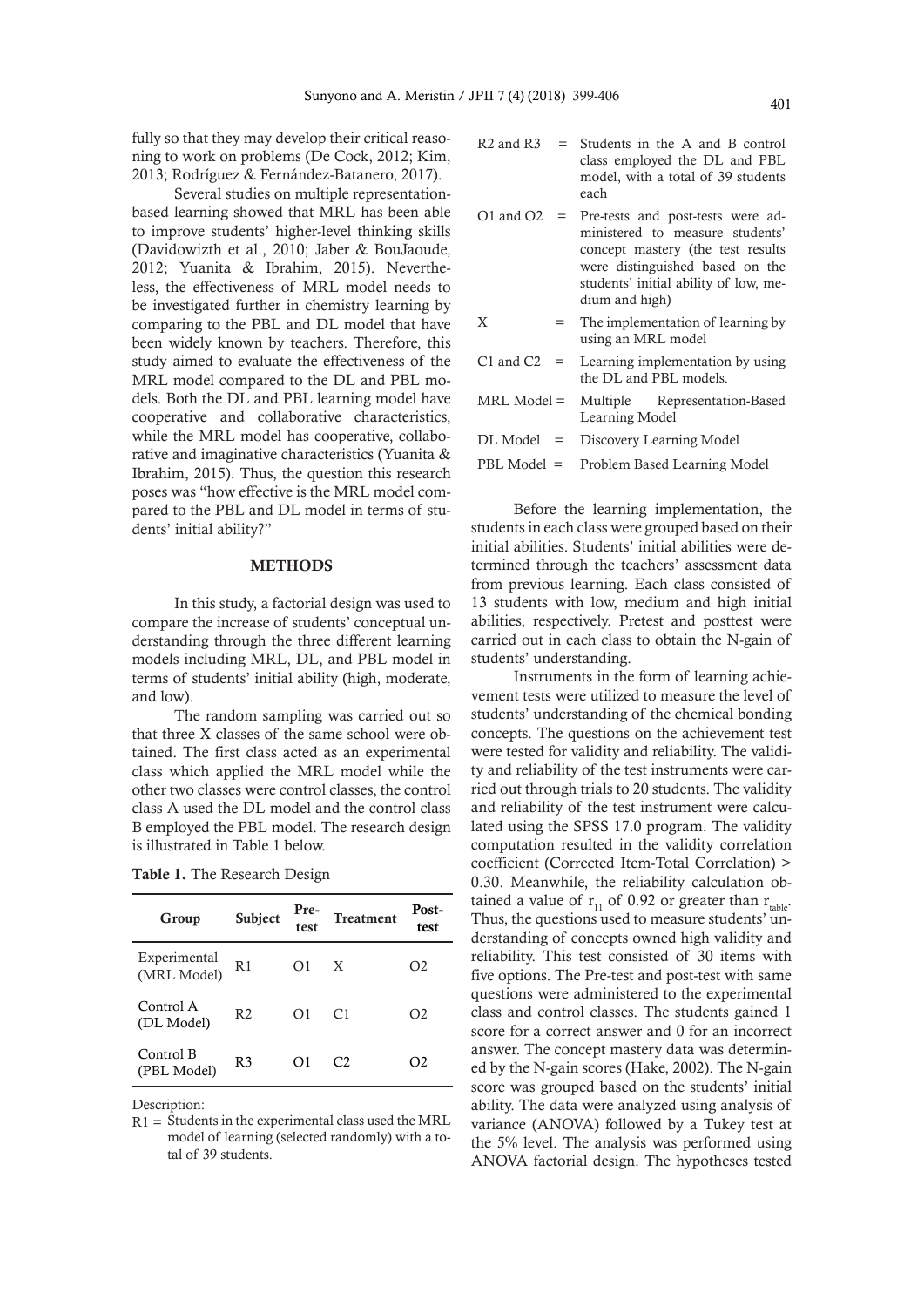in this analysis were: (1)  $H_0^1$ : there was no difference in the N-gain of the chemical bonding concept understanding among groups of students based on the different learning models; (2)  $H_0^2$ : there was no difference in the N-gain of the chemical bonding concept understanding among groups of students based on the differences in initial ability; and (3)  $H<sub>o</sub>3$ : there was no significant interaction between the learning models and the initial ability of students in chemical bonding concept understanding.

#### RESULTS AND DISCUSSION

The findings showed that students' concept mastery was higher in MRL model than students' concept mastery in the DL and PBL model. The findings in Figure 1 demonstrated that the results of the pretest and post-test displayed the N-gain average of students' concept mastery in the experimental class and the control classes. Generally, the N-Gain average of students' concept mastery in chemistry learning using the MRL model was higher than the N-Gain average of the DL and PBL model at all levels of student ability. By using the N-Gain criteria, the general average value of the N-Gain obtained by students who learned using the MRL model categorized as "high" for all students with a high and medium initial ability, while for students with a low initial ability, the acquired N-Gain categorized as "medium". In general, the N-Gain average in the "moderate" category was also found in the DL and PBL class for all levels of the students' initial ability.



Figure 1. The Experimental Class (MRL model) and Control Classes (DL and PBL model) concept Mastery based on the N-Gain Averages Reviewed from the Initial Ability of Students (High, Moderate, and Low)

The subsequent analysis was accomplished using a statistical analysis to determine the difference in the students' concept mastery among the three learning models in terms of students' initial ability. The ANOVA statistical analysis results for the N-gain of the three learning models are shown in Table 2.

Table 2. The Analysis Results of Variance (ANO-VA) on the N-Gain of Students' Chemical Bonding Concept Mastery based on Initial Ability Factors and Learning Models.

| Source                                 | F       | Sig.   |
|----------------------------------------|---------|--------|
| Learning Models                        | 545.151 | .000   |
| Initial Ability                        | 0.919   | $-402$ |
| Interaction:<br>Models*Initial ability | 0.418   | .795   |

There were significant differences among the N-gain averages as a result of using the various learning models; MRL, DL, and PBL. Thus, a post hoc test (multiple comparisons) using the Tukey test was needed. There was no significant N-gain difference among the students who had different initial abilities (high, medium, and low). Hence, it was unecessary to perform a further test. In addition, there was no significant interaction between the effects of the learning models and the students' level of initial ability (high, medium, and low), so, it was not necessary to conduct a further test. The post hoc analysis results of the learning model effects were achieved through a Tukey test (Table 3).

Table 3. The Tukey Test Results of the Three Learning Models' Effects

| Learning<br>Model | Mean<br><b>Difference</b> | sig.(p) |
|-------------------|---------------------------|---------|
| $MRL - DL$        | 0,0575                    | .299    |
| $MRL - PBL$       | $0,1278*$                 | .004    |
| $DL-MRL$          | $-0,0575$                 | .299    |
| $DL - PBL$        | 0,0703                    | .167    |
| PBL - MRL         | $-0,1278*$                | .004    |
| $PBL - DL$        | $-0,0703$                 | .167    |

Based on Table 3, it is clear that one pair of MRL – PBL had a significant difference in the Ngain average of chemistry concept mastery, while the two other pairs  $(MRL - DL$  and  $DL - PBL$ ) had no significant difference in the N-gain average. Thus, it could say that the significant differences in the N-gain average only occurred in the implementation of learning that used the MRL and PBL model. These results indicated that the MRL model had no difference with the DL model in improving the mastery of chemical bonding concepts. However, the MRL model cannot be equated with the PBL model; hence, it was necessary to perform a further test to determine the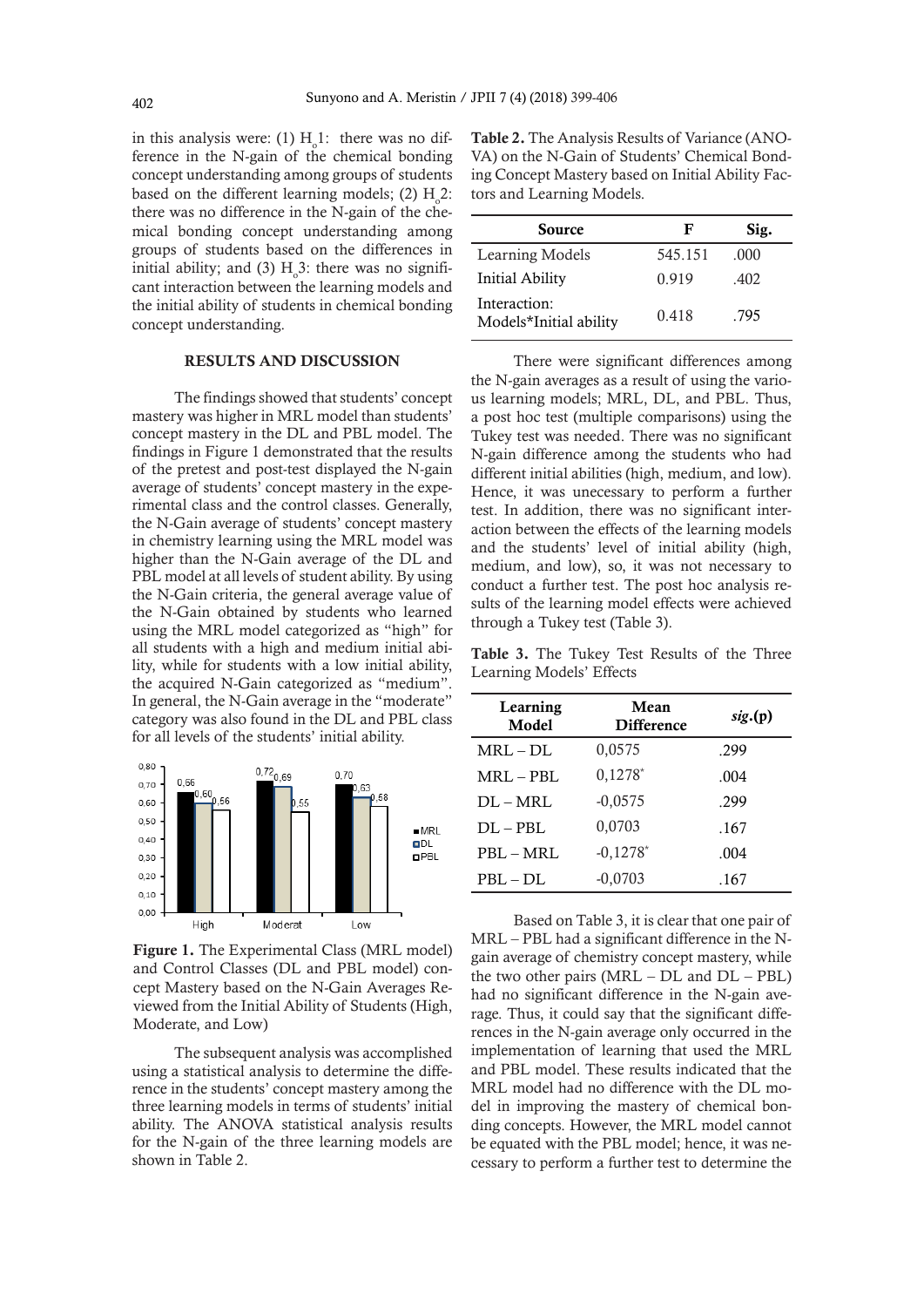difference in the N-gain average of the concept mastery from the two different learning models (MRL and PBL) with regards to the initial ability of the same students.

A statistical test to examine the differences in the average of the two different samples was administered by using a T-test. The tested hypothesis (Ho) was "there were no differences in the N-gain average of the chemistry concept mastery between the students learning with the MRL model and those learning with the PBL model with the same initial ability level". The t-test results analysis of the N-gain average for students' concept mastery is summarized in Table 4.

Table 4 shows that the N-gain averages were significantly different for the concept mastery of students at the medium and low initial ability level in the MRL and PBL model. On the other hand, there was no difference in the N-gain average of the high initial ability between the students using the MRL and PBL models. This result suggested that the learning process using the MRL model improved the students' concept mastery compared to the learning process using the PBL model for students with "medium" and "low" initial ability.

Table 4. The T-test Results of the N-gain average on Students' Concept Mastery from the Three Learning Models of the Same Initial Ability.

| Pair                                                                                          | $N$ Df t |                   |  |
|-----------------------------------------------------------------------------------------------|----------|-------------------|--|
| MRL High> <pbl 0,256<="" 1,193="" 12="" 13="" high="" td=""><td></td><td></td><td></td></pbl> |          |                   |  |
| MRL Medium >< PBL<br>Medium                                                                   |          | 13 12 2,563 0,025 |  |
| MRL Low> <pbl 0,031<="" 1,917="" 12="" 13="" low="" td=""><td></td><td></td><td></td></pbl>   |          |                   |  |

This study revealed that chemistry learning using the MRL model was more effective than using the PBL model yet had no difference with learning using the DL model in improving concept mastery and problem-solving skills on chemical bonding topic especially for those with moderate and low initial ability. This comparison indicated that the MRL model is the most recommended suitable model among the three models of learning applied to provide learning on chemical bonding. The results suggested that learning with various representations could stimulate the students to be actively engaged to solve chemical problems especially to interpret and transform macro, sub-micron, and symbolic phenomena. Through the exercises of various learning models, the students acquired easier ways to understand the chemistry concepts deeply (Rodríguez & Fernández-Batanero, 2017) and stronger ability to perform meaningful reasoning of chemical phenomena (Coll, 2008; Sunyono & Sudjarwo, 2018).

Based on the observations in the classroom, increasing students' concept mastery using the MRL model was supported by the use of high learning activities. This process also appeared in the teaching activities using the DL model but not the PBL model. In the MRL model, the teacher played a role as a facilitator and mediator in the learning activities. This model consistently indicated that learning has provided the opportunity for students to explore knowledge in discovering chemistry concepts to solve problems. This achievement was supported by the high activity of the students through the learning. These results showed that learning with MRL was carried out attractively, collaboratively, and cooperatively so that the students had more experience in solving the chemistry problems. The same results occurred through the DL model. The observation results revealed that both learning models were capable of making students become highly active in their exploration of knowledge. This finding is consistent with the report by In'am & Hajar (2017) that the implementation of learning using the DL model with a scientific approach can be accomplished to improve student learning activities to improve students' understanding of a concept. Furthermore, Vitošević et al. (2014) in their research revealed that DL procedures explore higher order thinking about real life issues and situations. Learning with the DL model can generate the interest and motivation of the students. This relation is in line with the previous statement that the DL model could generate chemical bonding concept mastery that is not significantly different from the MRL model because both models equally provide simplified learning materials by using sufficient media to reduce the level of difficulty in learning. Teaching through discovery learning by using mobile technologies could increase students' curiosity and interest in science as well as students' scientific knowledge (Kim, 2013).

MRL model is an effective learning model to optimize students' imagination capability; as a result, the students' ability to think and reason in solving problems is increased (Yuanita & Ibrahim, 2015). In the exploration activities during the learning process in the MRL model, the students were given the opportunity to broaden and deepen their knowledge by searching information through the internet or textbooks, observing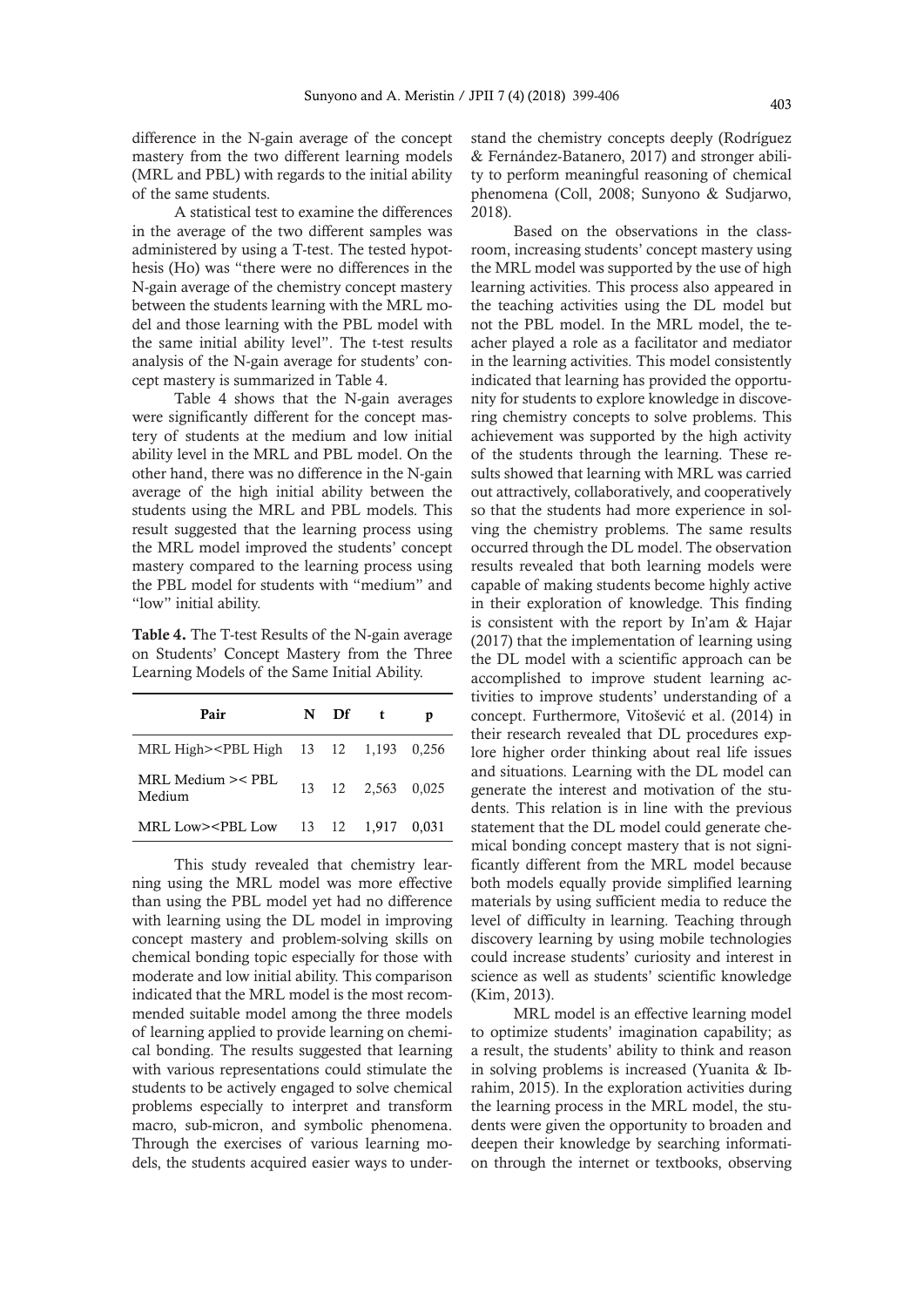demonstration or animation activities, analyzing sub-micro visual images, and building concepts through reasoning in an effort to improve mastery of their concepts. The use of information technology (such as web pages/weblogs) in the MRL model could stimulate students' interest in searching for information. Through the learning process, the student-student and student-teacher interaction were very common. This condition was not much different from the learning under the DL model. Thus, it can be said that learning with the MRL model can be equated with the DL model yet was more effective than the PBL model. The ineffectiveness of the PBL model compared to the MRL model was due to the lower level of activity and motivation of the students. Based on the data during the observation, most of the students had a low ability to formulate an actual problem. This difference in the problem formulation phase was one of the causes that made learning with the MRL model more effective, where learning did not use computer-based media. The results of this study seem to be in line with Jaber & BouJaoude (2012) who stated that computers can be used as a tool to aid students to gain the ability to visualize the systems and processes at the molecular level. Relevant to this result, although PBL has been known as a model to improve student learning achievement, the lack of media usage in the learning has caused the results to be less favorable.

The learning process using the MRL model was suitable for students with medium and low initial ability. The increase in the chemical bonding concept mastery of students with medium and low initial ability in the MRL class was higher than that of students with the same initial ability in the class using the PBL model. Meanwhile, for students with a high initial ability, the increase in concept mastery for those using the MRL model was insignificantly different compared to that of students using the PBL model. These results explained that the MRL model was very suitable for students with a medium and low initial ability, especially in improving chemical bonding concept mastery.

The previous studies suggested that students with different initial ability have the same chance to increase their concept mastery through the MRL model. Carroll's theory (Joyce & Weil, 2003) stated that learning achievement is not solely influenced by previous academic ability but is also influenced by the quality of learning, the learning environment, talent, and available time. The right learning strategy to improve low and

middle achievement academic ability to be equivalent to students with high academic abilities is a cooperative, collaborative and imaginative learning strategy. This idea was suggested by Slavin (2006) that cooperative learning can motivate students to support and help one another in mastering learning materials. De Cock (2012) stated that teachers need to provide convenience in the problem-solving process by providing opportunities for students to find or apply their own ideas and students will use different problem-solving strategies, depending on the representation format in which the problem is stated. Based on the above description, it can be said that the MRL model, which is characterized by being collaborative, cooperative, and imaginative, will be consistent with Carroll and Slavin's perspective.

The results of this research also reinforced the research conducted by De Cock (2012) which found that grouping the students based on initial capabilities in the learning of all subjects provide the same positive effect on learning outcomes, except in social studies where the effect may be negative. Similarly, Kingir et al. (2012) reported that the Science Writing Heuristic (SWH) approach, by involving the submicroscopic and symbolic phenomena in the learning of the chemical transformation and mixtures topics, significantly influences student learning performance and achievement. Thus, the results of this study align and complement the findings of previous research. The findings indicated that the MRL model appears to be more applicable to learning the concept of chemical bonding than the DL and PBL models, especially for students with low and medium initial abilities.

The findings of this study implicated for learning chemistry in schools, considering that chemical materials always involve macro, submicron, and symbolic phenomena, so, learning with multiple representations is very important. Through this MRL model, we provide advice to focus on the bonds formed between two atoms. Presentation of chemical bonds (including hydrogen bonds and Van der Waals bonds) using a model of interaction between two atoms in a gas state, including using an animation model to correlate macro phenomena (e.g. reactions between Na and  $Cl_2$ ), sub-micron (electron handover movements), and symbolic (complete presentation of chemical reactions that occur). In this study, it should be noted that the students' ability to distinguish between ionic, covalent, hydrogen bonds, and Van der Waals based on length, energy, and other important characteristics (such as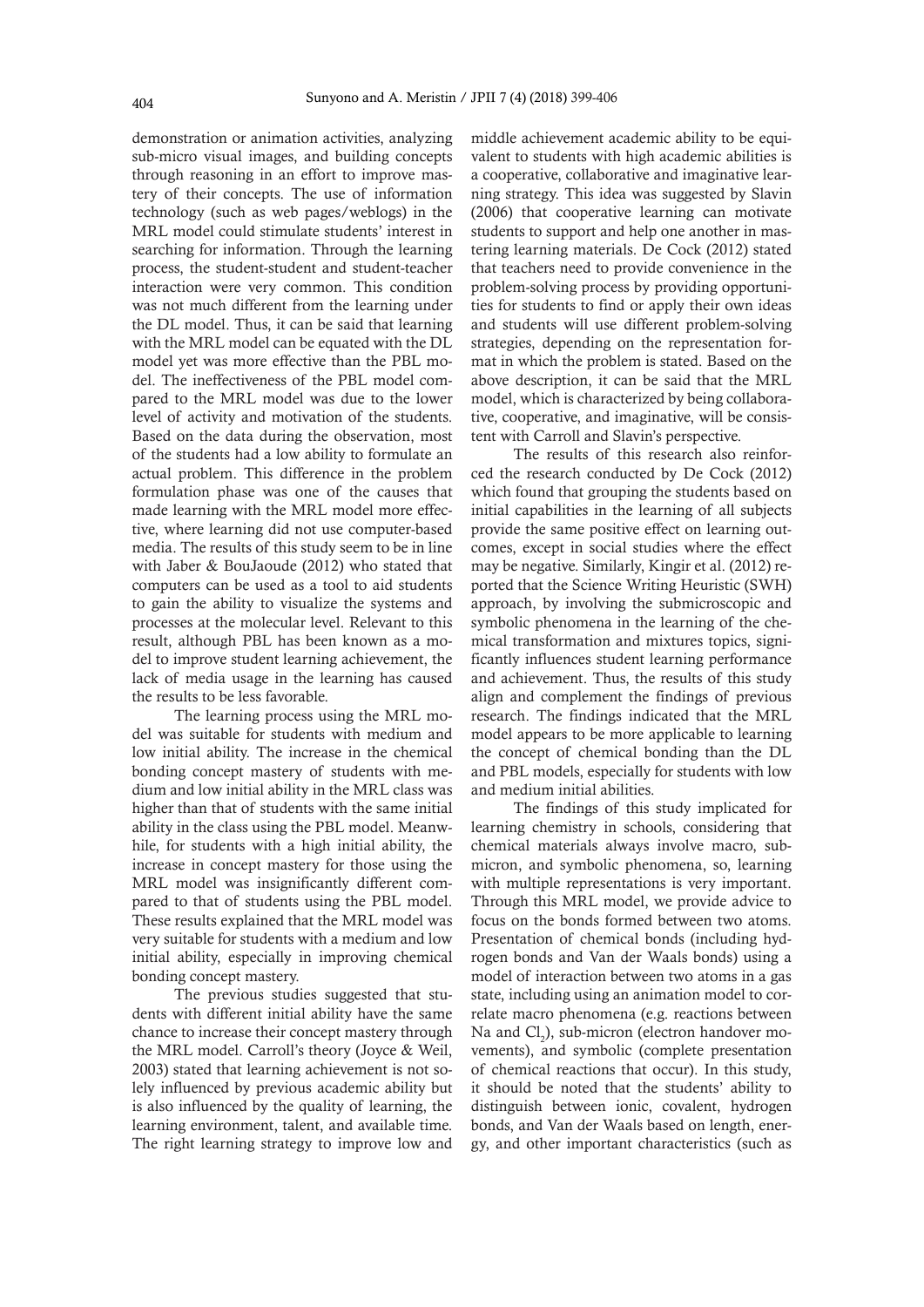directivity). Although all chemical bonds can be presented at the sub-micron scale (such as bond strength, bond energy, etc.), the students must obtain a qualitative understanding of the chemical strength of the bond and its characteristics. Therefore, learning with the MRL model is able to provide the demand for learning the concept of chemical bonds as suggested above.

In addition, when compared with DL and PBL models, learning with the MRL model will be better able to examine the questions about why ions formed in the solution form ionic lattices? Is it because the solution is a solution of an ionic compound? In this case, learning must focus on the electric interactions between ions. However, we suggested that in introducing the concept of ionic bonding, it begins with the introduction of chemistry without the need to focus on ion formation. Learning begins by giving a little understanding of chemistry by considering discrete neutral atoms. At the beginning of this learning, it is better to start with a macroscopic approach, namely by demonstrating the formation of ionic solids with neutralization and evaporation (e.g. NaCl) and/or by precipitation (e.g. FeCl<sub>3</sub>). Furthermore, learning is done by using animations to explain sub-micro phenomena, such as the release of one electron from Na and into the Na+ ion, and the capture of the electron by the Cl atom and becoming the Cl– ion. The final step is to explain the occurrence of symbolic ionic bonds by writing down the ionic reaction equation that occurs. Likewise, in learning about hydrogen bond concepts and so on, it is necessary to consider a macro, sub-micron, and symbolic scale approach. Learning chemistry by considering macro, submicron, and symbolic phenomena will be able to increase students' reasoning power (Devetak et al., 2009; Jaber & BouJaoude, 2012; Yuanita & Ibrahim, 2015) and the conceptual knowledge gained will be more profound and maintained long enough in students' brains (Yakmaci-Guzel & Adadan, 2013).

### **CONCLUSION**

Based on the analysis and interpretation of the research results, the researcher concluded that the MRL model was capable of improving students' concept mastery of chemical bonding yet had no difference from the DL model. The MRL model was more effective than the PBL model in increasing chemical bonding concept mastery, and the MRL model was very suitable for chemical learning for the students with medium and low initial ability compared to the PBL and DL model.

## ACKNOWLEDGEMENTS

This article is a part of the research publication funded by National Competitive Grant by DIKTI, Ministry of National Education, Indonesia on 2015 and 2016. Our highest gratitude goes to DIKTI for all the facilities provided for the success of this research as well as to the local governments of Bandar Lampung City, South Lampung Regency, Central Lampung Regency, and all teachers, headmasters, school committees, and students for their valuable contributions.

### **REFERENCES**

- Abubakar, A. B., & Arshad, M. Y. (2015). Self-Directed Learning and Skills of Problem-Based Learning: A Case of Nigerian Secondary Schools Chemistry Students. *International Education Studies*, *8*(12), 70.
- Bodner, G. M., & Herron, J. D. (2002). Problem-Solving in Chemistry. In *Chemical Education: Towards Research-Based Practice* (pp. 235-266). Springer, Dordrecht.
- Carin, A. A., & Sund, R. B. (1993). *Teaching Modern Science*. Merrill.
- Chang, R., & Overby, J. (2011). *General Chemistry*, 6th ed. New York: The McGraw-Hill Companies, Inc.
- Coll, R. K. (2008). Chemistry Learners' Preferred Mental Models for Chemical Bonding. *Journal of Turkish Science Education (TUSED)*, *5*(1).
- Davidowitz, B., Chittleborough, G., & Murray, E. (2010). Student-Generated Submicro Diagrams: A Useful Tool for Teaching and Learning Chemical Equations and Stoichiometry. *Chemistry Education Research and Practice*, *11*(3), 154-164.
- De Cock, M. (2012). Representation Use and Strategy Choice in Physics Problem Solving. *Physical Review Special Topics-Physics Education Research*, *8*(2), 020117.
- Devetak, I., Lorber, E. D., Juriševic, M., & Glazar, S. A. (2009). Comparing Slovenian Year 8 and Year 9 Elementary School Pupils' Knowledge of Electrolyte Chemistry and their Intrinsic Motivation. *Chemistry Education Research and Practice*, *10*(4), 281-290.
- Fuad, N. M., Zubaidah, S., Mahanal, S., & Suarsini, E. (2017). Improving Junior High Schools' Critical Thinking Skills Based on Test Three Different Models of Learning. *International Journal of Instruction*, *10*(1), 101-116.